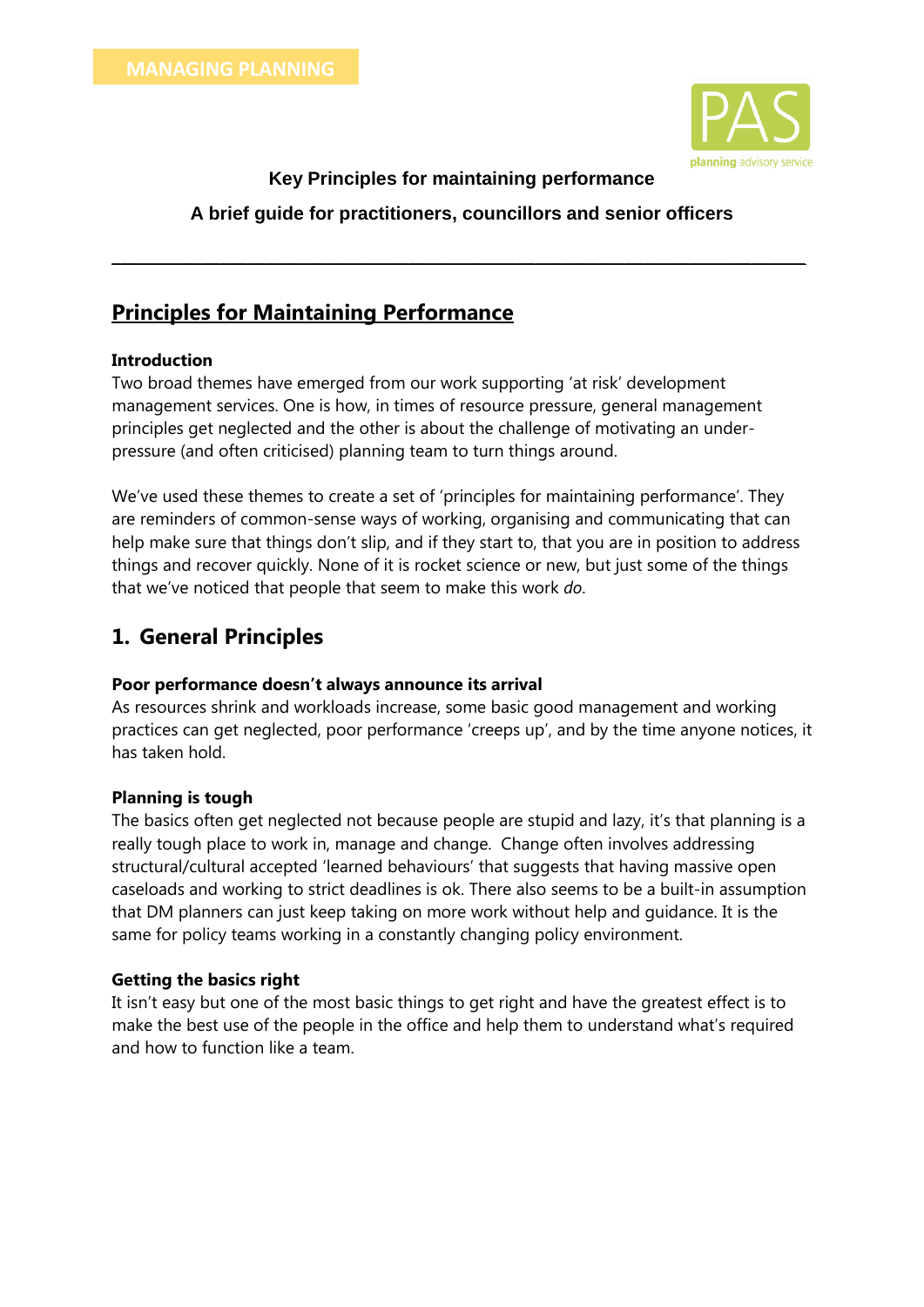

### **2. Know what you're here for**

### **Organise around delivering the plan**

Make sure everyone is clear about the context and objectives for the work they are doing – that the key elements of the local plan are understood e.g. delivering x no. houses, transport requirements, infrastructure, economy, growth etc. Being clear about this helps people understand the context for the decisions they face day to day, and how to organise themselves to achieve the best results.

### **Purpose**

Be clear about expectations on encouraging good development, making quick decisions, and being efficient. Without purpose and direction, people naturally carry out tasks however they want to. Delay is built into the planning process by applicants who haven't got it quite right, neighbours that don't understand things and the consultation period. Being clear allows you to make sure that the planning service doesn't add to these delays - people pulling in the same direction saves time, creates consistency and will help you to harness and direct your team's creativity towards achieving the best service for the customer rather than making their own lives easier.

### **Understand your business / keep an eye on your horizon**

It is as important to be able to spot trouble as it is to spot opportunities to improve. Make sure you understand work volumes/variety; how well work flows through the process; cost and income levels; and available resources. This will help you stay in control of what's happening, and be in a better position to move resources around to deal with pressures as they arise and/or to fit the profile of the work.

## **3. Know how you're doing**

### **Understand your performance, and make it visible to all**

Good, regular performance data allows you to spot trouble early and make good decisions before issues take a real foothold. Decide what's important to measure; as well as national indicator targets (e.g. 8/13 week processing times, appeals), decide what other measures will help you keep things on track e.g. approvals/refusals, validation times, delegation rates, customer feedback. Put performance charts on walls. It is good for the team to know how they are doing, what measures are important and to create debate and questions.

#### **National Planning Statistical Returns (PS1/2 returns)**

Make sure someone in your team understands how to extract performance data from your management systems and the requirements of the [PS1/2 returns process.](https://www.gov.uk/government/collections/planning-applications-statistics#forms-and-guidance-notes) Some councils submit data that is sloppily put together and/or contains errors. For some councils this has meant incorrect performance figures that has put them close to or within the designation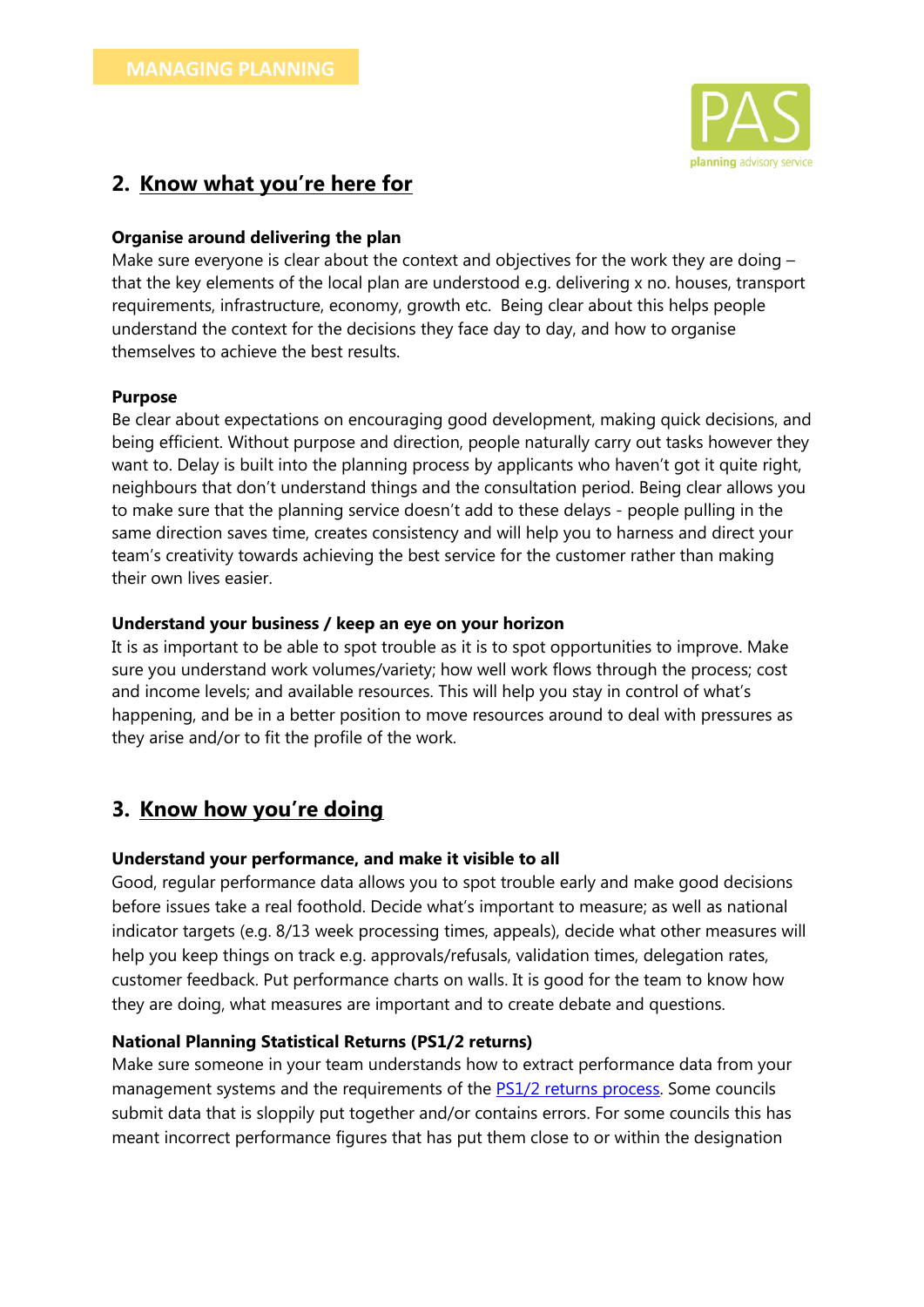

thresholds. Mistakes can be embarrassing and take time to sort out so it is best to get it right first time.

### **Stay on the front-foot**

PAS has made a '[designation crystal bal](https://planningadvisor.wordpress.com/2016/02/23/designation-crystal-ball/)l' an early warning toolkit that allows councils to make a forecast of what their performance will be when designation for non-majors is announced. Not a guarantee (it looks back to the last quarter and as we've mentioned, performance can slip quickly), but a useful addition to your overall performance management system(s).

# **3. Motivate, Empower, Inspire & Appreciate**

### **Make the work visible**

Make sure everyone is aware of the big and important applications that are being worked on. Simple whiteboards charting where each application is in the process and what the next job is are useful. Application processing is often fragmented and carried out by people doing 'their bit', so it is easy to forget the link between how one job contributes to the rest of the process. Help everyone 'keep their eye on the ball' because when you are stretched and busy or focused on one element of the work, it is easy to become blind to the bigger thing that you are making/contributing to.

#### **Healthy accountability**

Councils often bury what they are trying to achieve inside a business plan and staff appraisals reviewed once or twice a year. You can't ignore the corporate appraisal system, but find a more regular and productive way of getting your staff together to talk about the work. Some places get the team together at the beginning of each week for half an hour where each planner updates the rest of the team about their caseload – what stage applications are at, any issues/hold ups, and their capacity to take on new work. It is a great way of pulling in help and keeping a sense of momentum.

### **Empower your staff**

Show your team that *'people really are our most important asset'* by respecting their experience, skills and creativity. The best people to tell you what is wrong and how to improve things are usually the people doing the work. There is nothing wrong with 'the management' giving advice, direction or trying something out from elsewhere, but why not make your own people the first port of call when it comes to change. Staff need to know that they can challenge the status quo and that their ideas will be listened to  $-$  it can make the difference between resistance and buy-in when changes need to be made.